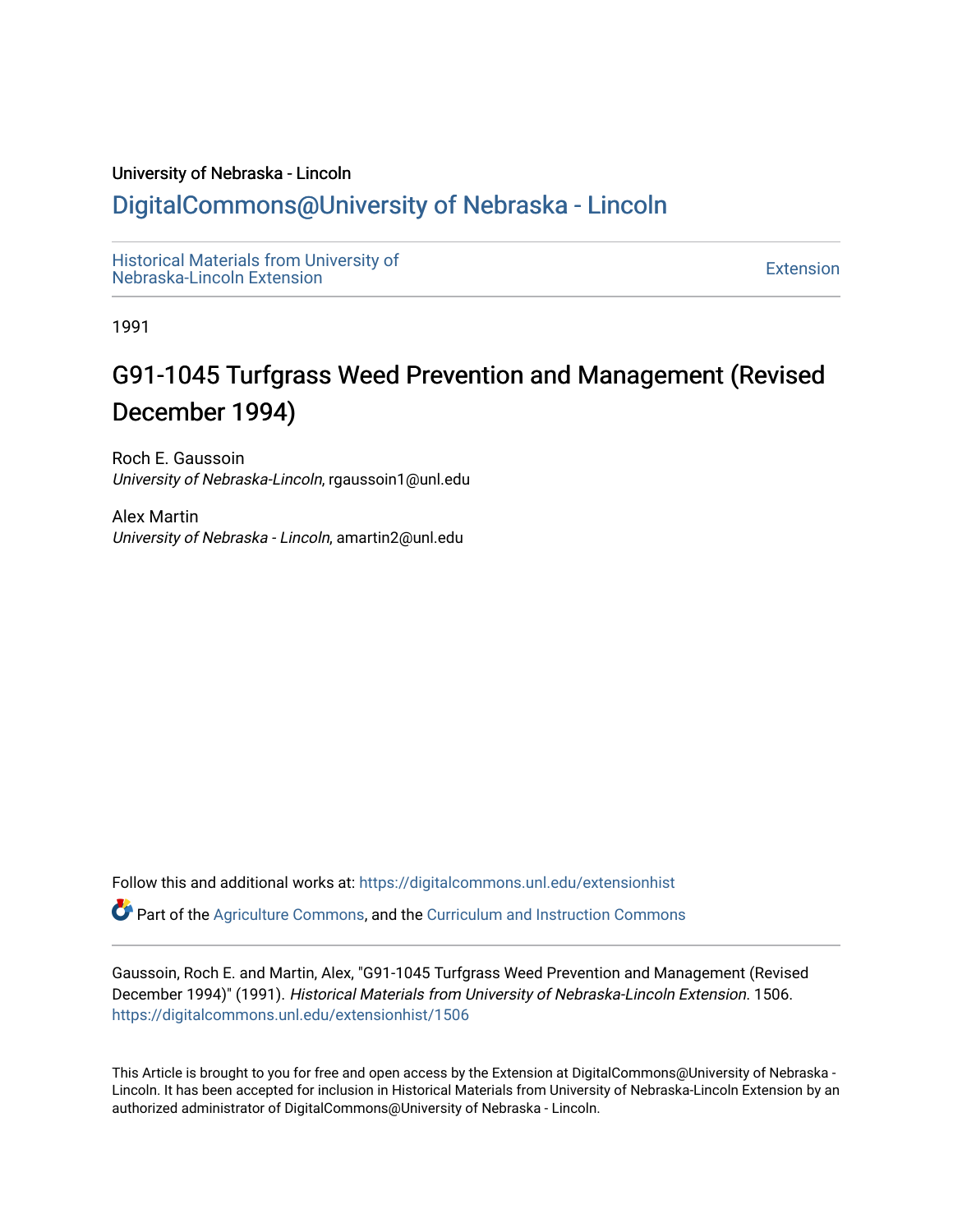

# **Turfgrass Weed Prevention and Management**

**This NebGuide discusses control strategies and recommendations for weed control in turf.**

*Roch Gaussoin, Extension Turfgrass Specialist Alex Martin, Extension Weed Specialist*

- Weed Control Methods
- Types of Herbicides
- Table of Treatments for Established Turf
- Table of Post-emergent Herbicides
- Table of Broadleaf Weed Susceptibility

Weeds are a major problem in lawns and normally are the most visible of turfgrass pests. Weeds affect the function, health and appearance of the turf as they compete with desirable turfgrass plants for space, light, water and nutrients.

The presence of weeds is often the result of improper turfgrass management or poor site preparation. Weeds are very opportunistic and become established most readily in thin, weak stands of turf. The best defense against weeds is a thick, competitive, well-managed turf. Although herbicides can be used in an integrated weed management system, spraying alone will not produce satisfactory, long-term weed control. Determine why the weeds have invaded the turf and correct the problem. If the basic cause is not corrected, weeds will continue to infest the turf.

### **Weed Control Methods**

#### **Cultural Practices**

Proper management can do much to encourage a dense, vigorous turf and discourage weeds. The most common causes of poor turf and weedy lawns are improper mowing, fertilizing and watering and inadequate drainage. Soil compaction, disease and insect outbreaks can also thin turf stands, allowing weeds to invade. Use of adapted cultivars, proper mowing height, fertilization, irrigation, soil drainage modification and a number of other cultural practices will promote a competitive turf. Refer to Extension Circular *EC 1557, Integrated Management, Guide for Nebraska Turfgrass* for more information on recommended cultural practices.

#### **Mechanical Control**

Tillage prior to lawn establishment can be considered one example of mechanical weed control. The seed bed should be prepared a few weeks ahead of seeding. A final shallow tillage operation just prior to seeding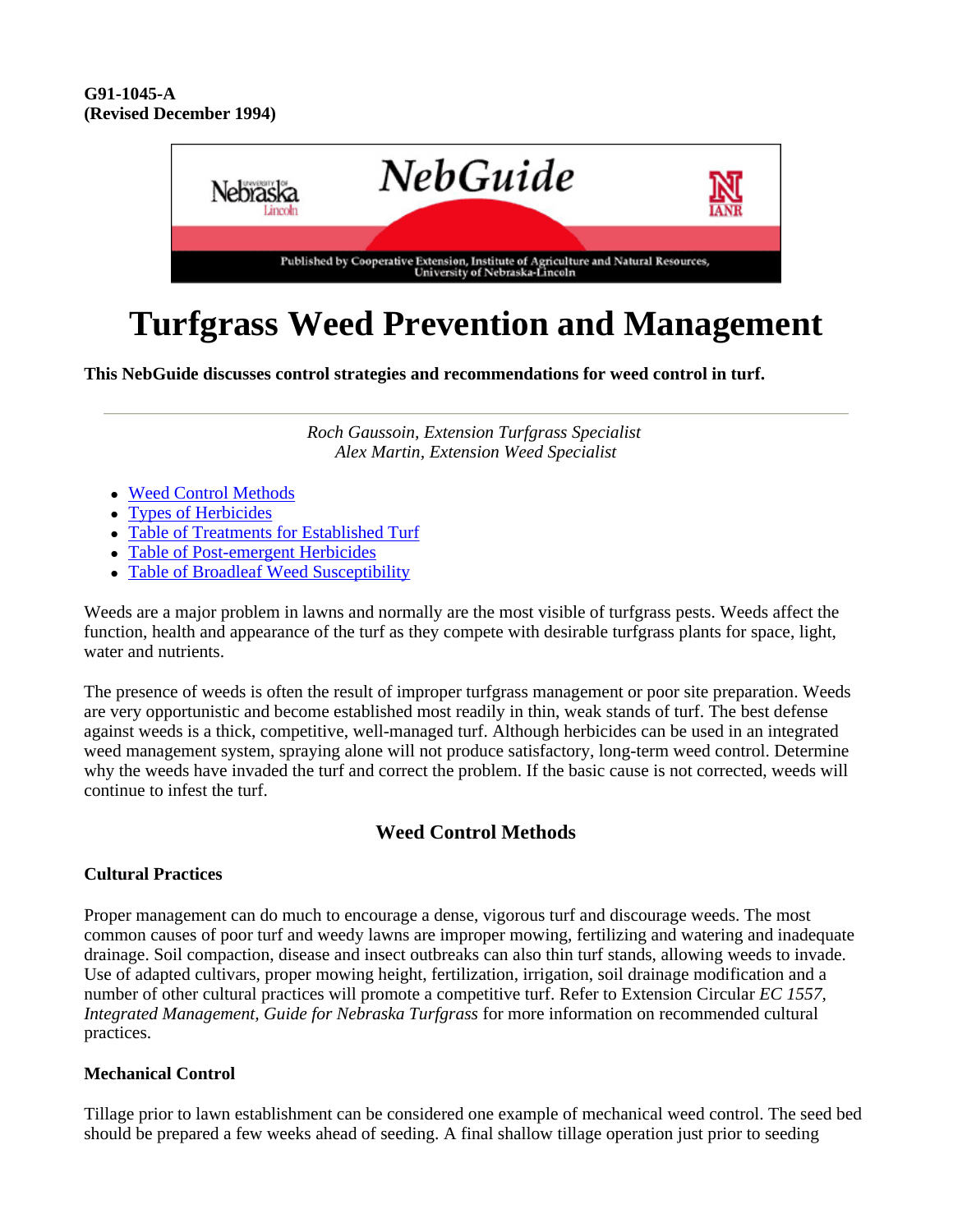should destroy any weed seedlings that have germinated since the last tillage.

Mowing is basic to turfgrass culture and is also an example of mechanical weed control. Unfortunately, most weeds which infest turfgrass areas can tolerate close mowing heights. In the case of slow growing turfgrass species such as buffalograss, mowing can be an effective weed control tool. Annual weeds will generally grow faster than buffalograss, particularly in the early spring. Although the turf does not need to be mowed, many erect growing weeds can be controlled in this manner.

Digging or pulling weeds are simple and effective ways of controlling small weed infestations. This works best for annual weeds, but may provide only temporary relief for deep-rooted perennials. Dandelions, for example, should be cut 2 to 4 inches below the soil surface to assure control.

#### **Sanitation**

Sanitation, although more commonly used for disease control, also can be an effective means of alleviating weeds. Sanitation refers to the physical removal or avoidance of placing undesirable plants where they are not wanted. Violets, often planted in flower beds can become established in turfgrass, where they are a troublesome pest. Avoid planting species such as violets close to the edge of flower beds where they can readily invade the turf. Another example of sanitation is keeping mowing and edging equipment clean. A mower may pick up a sprig of zoysiagrass from an adjacent turf and move it to a section of bluegrass turf. If conditions are favorable, the zoysiagrass can become established in the bluegrass.

When establishing a turf, make sure to buy the highest quality seed available. Low quality seed often contains weed seed. One way to ensure the seed you buy is high quality is to only buy certified seed, which indicates what percentage, if any, weed seed is present and guarantees the genetic purity of the seed bag.

#### **Chemical Control**

Herbicides provide an effective and convenient method of controlling weeds in turf, but should be considered supplemental to proper cultural and mechanical control methods. Care should be used when applying any herbicide. Improper use can result in poor weed control, turf injury or injury to sensitive ornamental or garden plants. Always follow pesticide label directions exactly.

#### **Herbicide Selection**

For the most part, herbicides are specific as to which weeds they control and proper selection depends on identifying which weeds are present. Herbicide selection also depends on what turfgrass species is present. Because turfgrasses vary in their tolerance to herbicides, using an inappropriate herbicide could severely injure your lawn. Read the product label to determine which weeds it controls and which turf grasses are tolerant to the herbicide.

Because herbicides are selective, proper identification of the weed is the first step in developing a control strategy. If you are unsure what weeds are present in your lawn, take a plant sample to your local county extension office or lawn and garden center.

#### **Weed Classification**

Although weed identification is the first step, knowledge of a weed's life cycle can also be important when developing a management strategy. Annuals require one year or less to complete their life cycle, which means they germinate from seed, mature and produce seed for the next generation in less than 12 months. Winter annual weeds, such as henbit and shepherdspurse, germinate in the fall, overwinter and complete their lifecycle the following spring. Winter annuals are most easily controlled in the fall when they are small. Higher herbicide rates are required to control the weeds in the early spring before flower stalk development.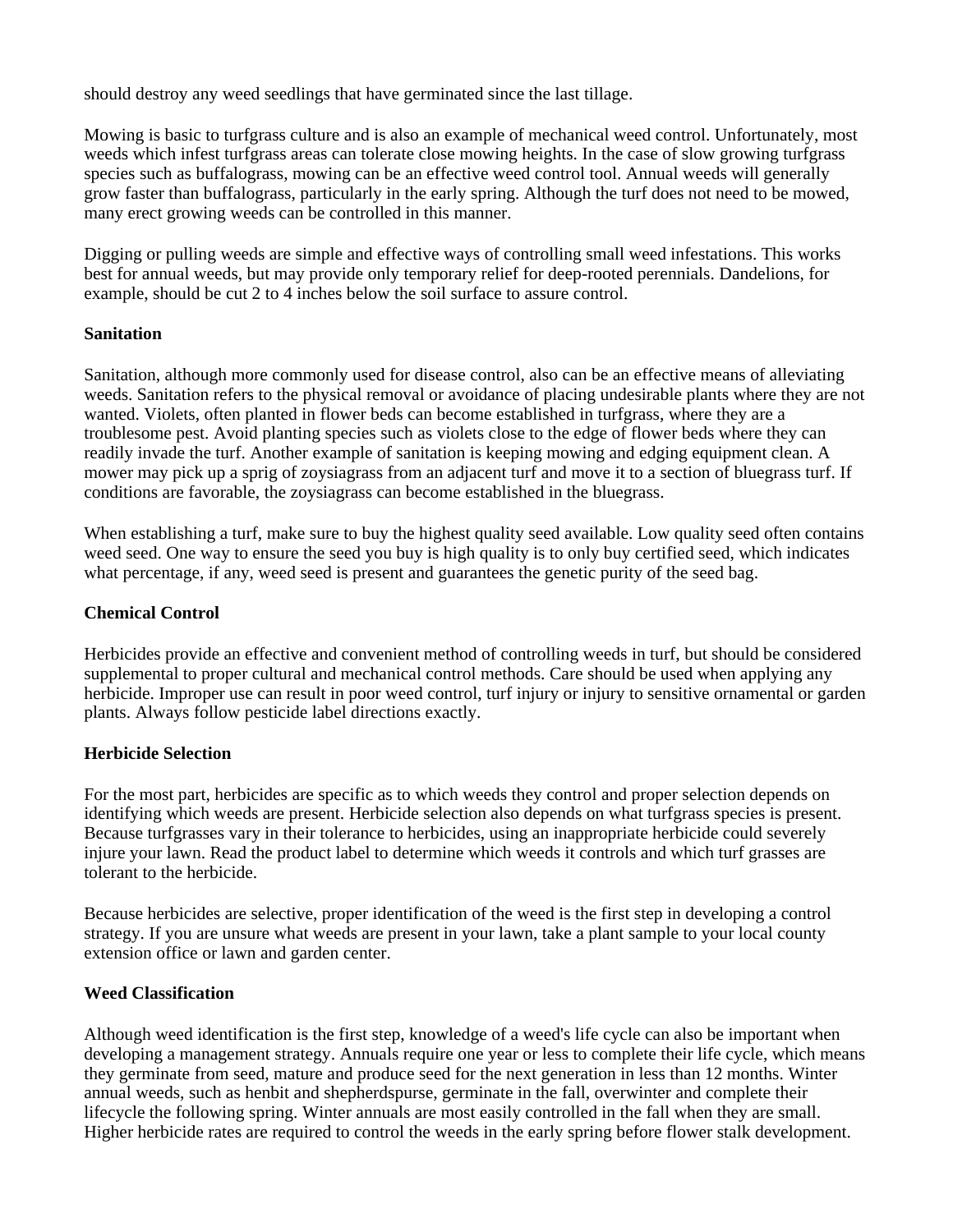Summer annuals, like crabgrass and prostrate knotweed, germinate in the spring and die with the first fall frost. Summer annuals are most easily controlled in the early spring before they germinate or when they are still small and actively growing. As they get larger, control with herbicides is more difficult.

Biennials require two years to complete their life cycle. They form a rosette the first year, then flower and die during the second year. Many thistles are biennials. Biennials are most easily controlled in the fall or early spring when the plants are still in the rosette stage. Control becomes difficult once flower stalk elongation occurs.

Perennials, plants which live for more than two years, may live indefinitely. Many perennials grow from seed, but some arise from reproductive structures such as tubers, roots and rhizomes. Examples include dandelion, ground ivy, quackgrass and yellow nutsedge. For best results, treat perennials in the fall, prior to a hard freeze, as herbicide movement into the root system is greatest at this time of year. The second best time would be just prior to flower initiation when food reserves in the root system are lowest and the weed is more susceptible to herbicide injury.

## **Types of Herbicides**

#### **Preemergence Control:**

Herbicides applied to the turf before weed seeds germinate are referred to as "preemergence", "preemergent" or "preventer". They are primarily used to control annual grasses such as crabgrass, but may control certain annual broadleaf weeds as well. For these products to be effective, they should be applied a few weeks prior to weed germination. A second application is sometimes needed to provide season-long control.

Crabgrass will germinate when soil temperatures reach 55°F. In southern and eastern Nebraska, preemergentherbicides should be applied about mid-April. Applications would normally be delayed about one to two weeks for the western and northern parts of the state. However, weather conditions vary from year to year and herbicide timing needs to be adjusted accordingly. If crabgrass is seen germinating in bare areas next to sidewalks or driveways, it is time to apply a preemergence herbicide to the lawn.

For winter annual broadleaf weeds such as henbit, or early season summer annual broadleaf weeds like knotweed, the appropriate preemergence herbicide should be applied in mid-September. Germination, however, may continue through the early spring.

There are several steps to take in order to optimize the performance of preemergence herbicide products.

*Lawn Preparation:* For preemergence herbicides to be effective the product must reach the soil where weed seeds are present. Proper lawn preparation will maximize the amount of product reaching the site. Rake and remove trash, thatch, leaves and excess dead grass from the lawn so that interception will be minimized. This also will allow the soil surface to warm quickly and enhance turf growth.

*Mowing:* Mowing the lawn prior to preemergence herbicide application minimizes herbicide interception. Research conducted at the University of Nebraska has shown that up to 95 percent of the applied preemergence herbicide may be retained on the turfgrass leaves, never reaching the soil. By mowing prior to treatment, less material will be intercepted by the turf and more will get to the target site.

*Application:* Apply the product as directed on the container. Double coverage at half-rate in two directions assures a more even distribution than a full rate applied in one direction. Do not apply granular formulations to wet turf. When using granular formulations, make sure any product which falls on the sidewalk or driveway is swept up.

*Irrigation:* It is critical to water preemergence herbicides as soon as possible as irrigation moves the product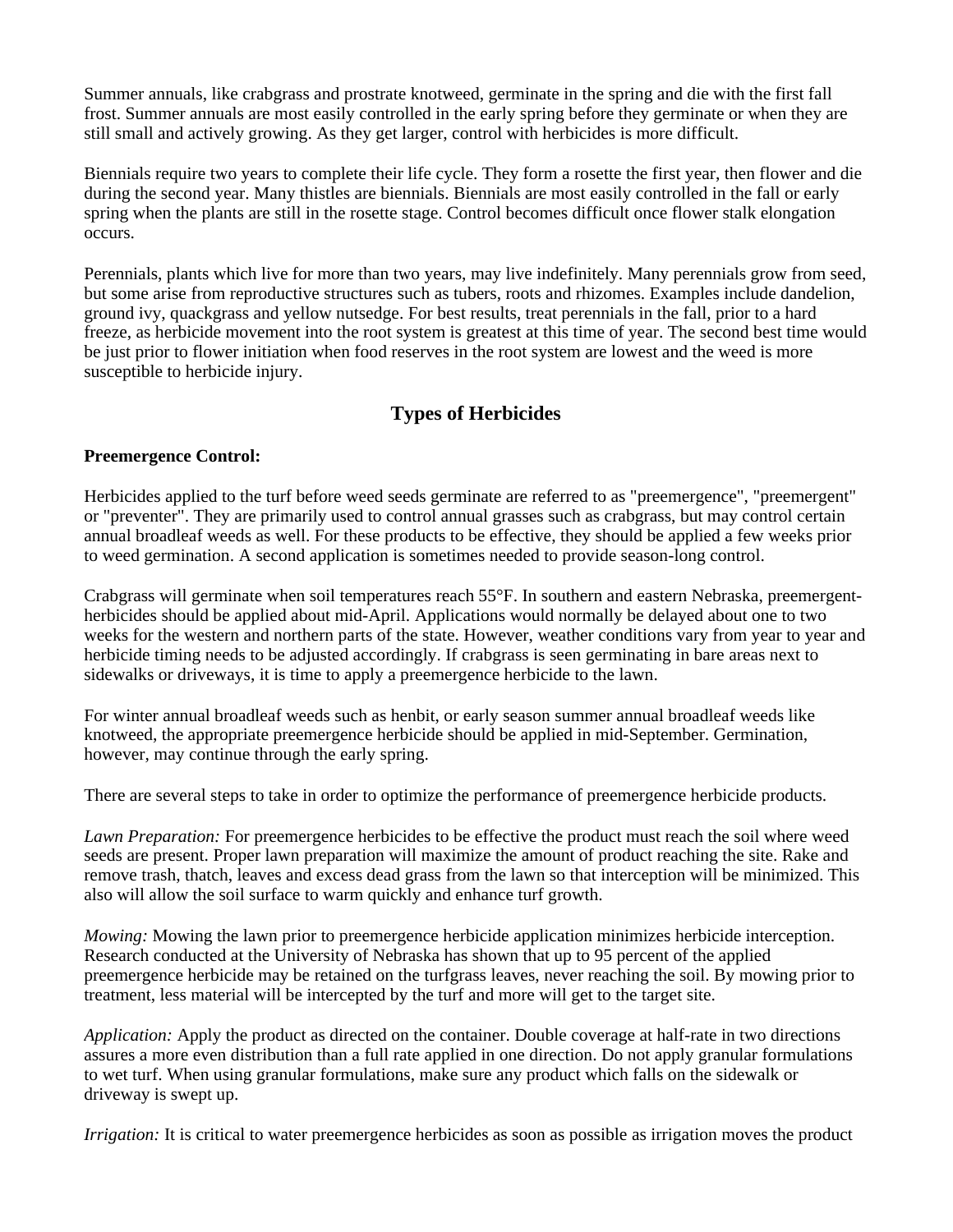into the soil where the weed seeds germinate. Without irrigation or rainfall soon after application, the product will stay on the turf and be degraded by sunlight, significantly reducing weed control.

*Label Guidelines:* The following table of preemergence herbicide formulations are for basic products marketed under a variety of brand names for the retail market. For that reason, the common name (e.g. benefin) has also been included as a reference. The information is meant to serve only as a guide for herbicide selection and does not include complete label instructions. Read the label and follow the appropriate rate and application instructions on the container.

*Reference to trade or brand names is only for the convenience of users. Mention of a product does not constitute an endorsement, guarantee or warranty by The University of Nebraska.*

| <b>Table I. Preemergence Treatments For Established Turf</b>     |                                                                                                                                                                                                                                                                                                                                                                                |  |  |
|------------------------------------------------------------------|--------------------------------------------------------------------------------------------------------------------------------------------------------------------------------------------------------------------------------------------------------------------------------------------------------------------------------------------------------------------------------|--|--|
| Herbicide                                                        | Remarks                                                                                                                                                                                                                                                                                                                                                                        |  |  |
| benefin<br><b>BALAN 2.5G</b><br><b>BALAN 60DF</b>                | For the control of annual grasses. Make first application in mid- to late April.<br>Make a second application eight to 10 weeks later. Use lower rate on fine-leafed<br>fescues. Can be applied in the spring to turf planted the previous fall if the grass is<br>well established and has been mowed four times.                                                             |  |  |
| $b$ enefin +<br>oryzalin<br>XL <sub>2G</sub>                     | For the control of annual grasses and certain broad-leaf weeds in warm season turf<br>and tall fescue. Apply in mid- to late April for summer annual grasses and<br>broadleaf weeds. Apply in late summer for winter annual broadleaf weed control.<br>Use lower rate on fine-leafed fescues. Do not apply in the spring to turf<br>established the previous fall.             |  |  |
| $b$ enefin +<br>trifluralin<br><b>TEAM 2G</b>                    | For the control of annual grasses. Apply in md-to late April. Make a second<br>application eight to 10 weeks later. Use lower rate on fine-leafed fescues. Do not<br>apply in the spring to turf established the previous fall.                                                                                                                                                |  |  |
| bensulide<br><b>BETASAN7G</b><br><b>BETASAN4E</b>                | For the control of annual grasses. Apply by mid-to late April. Use lower rate for<br>crabgrass, higher rate for other annual grasses.                                                                                                                                                                                                                                          |  |  |
| <b>DCPA</b><br>DACTHAL 5G<br><b>DACTHAL</b><br>75W<br>DACTHAL 6F | For the control of annual grasses and certain broad-leaf weeds, including spurge.<br>Use lower rate forcrabgrass, higher rate for other annual grasses. Make first<br>application in mid- to late April. Make a second application eight weeks later. Can<br>be applied at lowest rate to seeded turf that is 1 to 2 inches tall.                                              |  |  |
| isoxaben<br><b>GALLERY</b><br>75DF                               | For the control of certain broadleaf weeds including chickweed, henbit, knotweed,<br>mustards, oxalis, plantain and spurge. Apply in early fall or early spring prior to<br>the germination of the target weeds. Can be applied to newly seeded turfgrass<br>when the grass has three or more leaves. Isoxaben should be applied at least eight<br>weeks prior to overseeding. |  |  |
| oryzalin<br><b>SURFLAN4</b><br>AS                                | For the control of annual grasses and certain broadleaf weeds in warm season turf<br>grasses and tall fescue. Make first application in mid to late April. Make a second<br>application eight to 10 weeks later. Do not apply to weakened turf or in the spring<br>to tall fescue seeded the previous fall.                                                                    |  |  |
| oxadiazon<br><b>RONSTAR 2G</b>                                   | Labeled for use on buffalograss as well as cool-season turf. For use by<br>commercial applicators only. Apply in mid- to late April. Do not apply to wet turf<br>or newly seeded areas.                                                                                                                                                                                        |  |  |
| pendimethalin<br><b>LESCO PRE-</b>                               | For the control of annual grasses and 60 DF certain broadleaf weeds including                                                                                                                                                                                                                                                                                                  |  |  |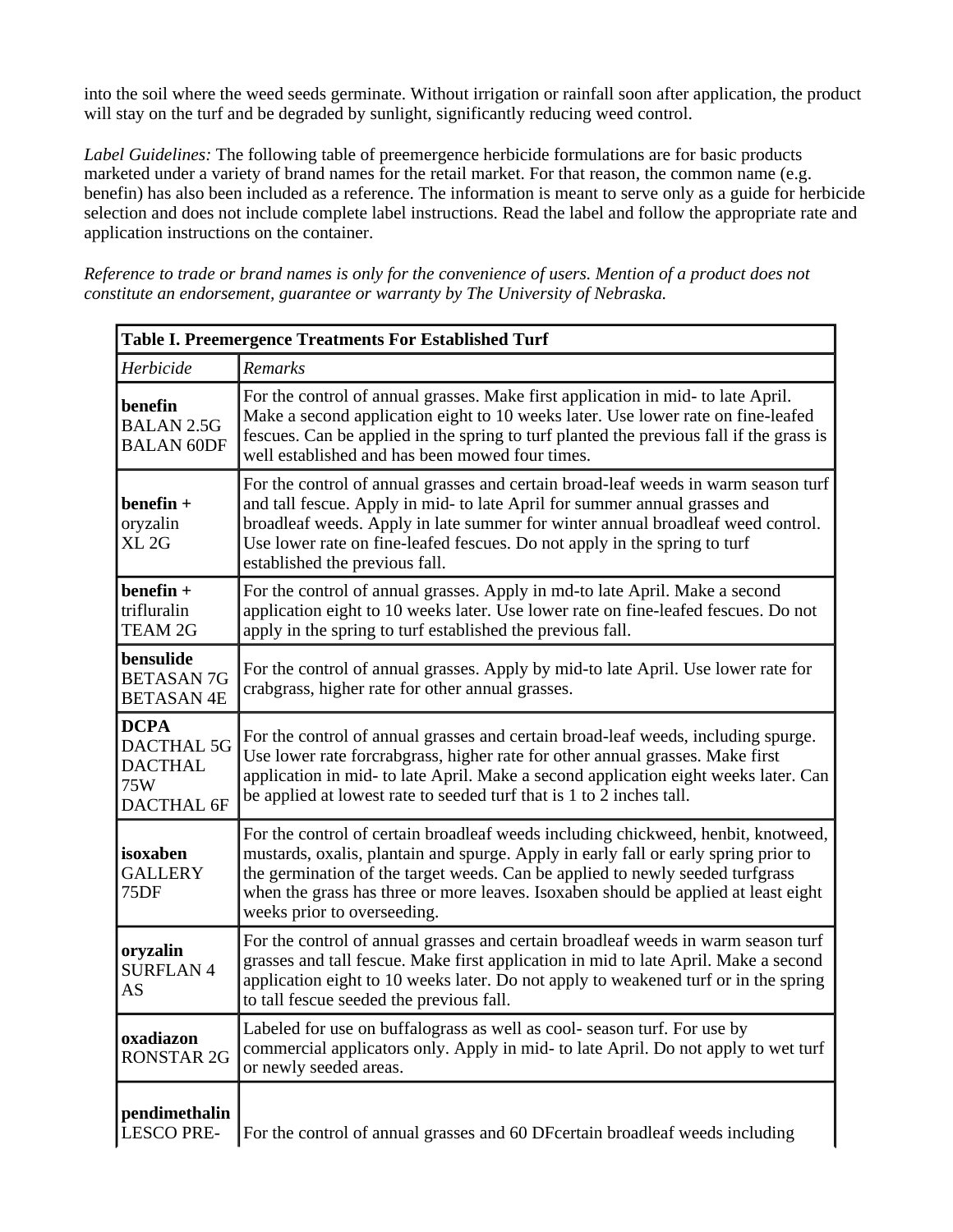| M<br><b>SCOTTS</b><br><b>WEEDGRASS</b><br><b>CONTROL</b> | spurge. Apply in mid- to late April and make a second application later. Can be<br>applied to newly seeded areas once the turf has been mowed at least four times.                                                                                                                                                     |
|----------------------------------------------------------|------------------------------------------------------------------------------------------------------------------------------------------------------------------------------------------------------------------------------------------------------------------------------------------------------------------------|
| siduron<br><b>TUPERSAN</b><br>50WP                       | For the control of annual grasses in newly seeded areas, as well as in established<br>turf. For new spring plantings, apply following seeding and use the lower rates<br>listed. Make a repeat application one month later. For new fall plantings or in<br>established turf, use higher rates and apply by mid-April. |

#### **Postemergence Control**

Postemergence herbicides are applied once the weed has emerged and are applied to the foliage of actively growing weeds. One benefit of postemergence herbicides is that the product can be used as a "spot treatment" to individual weeds or areas. This not only saves time, but also money. Most postemergence herbicides control broadleaf weeds, but some are available which control grasses as well. Regardless of the type of weed, there are several factors which influence the effectiveness of postemergence herbicide applications.

*Timing:* For annual weeds or the seedlings of perennials, control is easiest to achieve when the weeds are small. As weeds age, changes in leaf surface characteristics, growth habit and physiological function occur. These changes result in reduced herbicide uptake and translocation. The larger the weed, the more difficult it is to control, and it may require higher rates or repeat applications. Aside from control aspects, allowing the weeds to grow and compete with the turf longer than necessary results in a thinner, less competitive turf. For established perennials, treat in the fall of the year, prior to a hard freeze. The second best time would be just prior to flower initiation.

*Healthy Weeds:*Weeds are more susceptible to herbicides if they are actively growing at the time of application. Any stress which reduces the vigor of the weed often results in less herbicide uptake and translocation, the end result being erratic control. It is best to apply the herbicide when the soil is moist and the air temperature moderate. If soil moisture is lacking, water the lawn a few days prior to the intended spray date. Early morning or late afternoon applications are best. At these times air temperatures are low and water stress is at a minimum. If weeds are under stress, herbicide activity may be improved by the addition of a surfactant. Make sure to check the herbicide label for surfactant recommendations.

*Irrigation and Rainfall:*Postemergence herbicides must be retained on the leaf surface of the weed so the material can be absorbed and translocated within the weed. Although these herbicides have some soil activity, most of the weed control benefits are from foliar activity. If irrigation or rainfall occurs shortly after application, significant amounts of the herbicide can be washed off the weed, resulting in reduced control. Generally there needs to be an eight-hour, rain-free period after application.

*Mowing Considerations:* The target weeds must have enough leaf surface present to intercept a lethal dose of the herbicide. To insure adequate leaf surface, don't mow the area prior to spraying for weeds. Ideally, the area should not be mowed for two to three days before treatment. After treatment, allow another three to four days before mowing. This will allow enough time for the herbicide to thoroughly translocate within the weed. Mowing too soon after application removes the treated portion, resulting in incomplete control.

Following the above guidelines, six to seven days could pass between mowings. In the spring of the year, this time lapse can result in significant amounts of turf growth. When you do mow, do not remove more than 30 to 40 percent of the turf leaf blade in any one mowing. For example, if your turf is 4 inches tall, do not mow lower than 2.5 inches. Removing more than 30 to 40 percent results in reduced turfgrass vigor and rooting. The initial mowing height after a postemergence herbicide application could, therefore, be higher than the desired or previous mowing height. Remember to adjust your mowing height accordingly.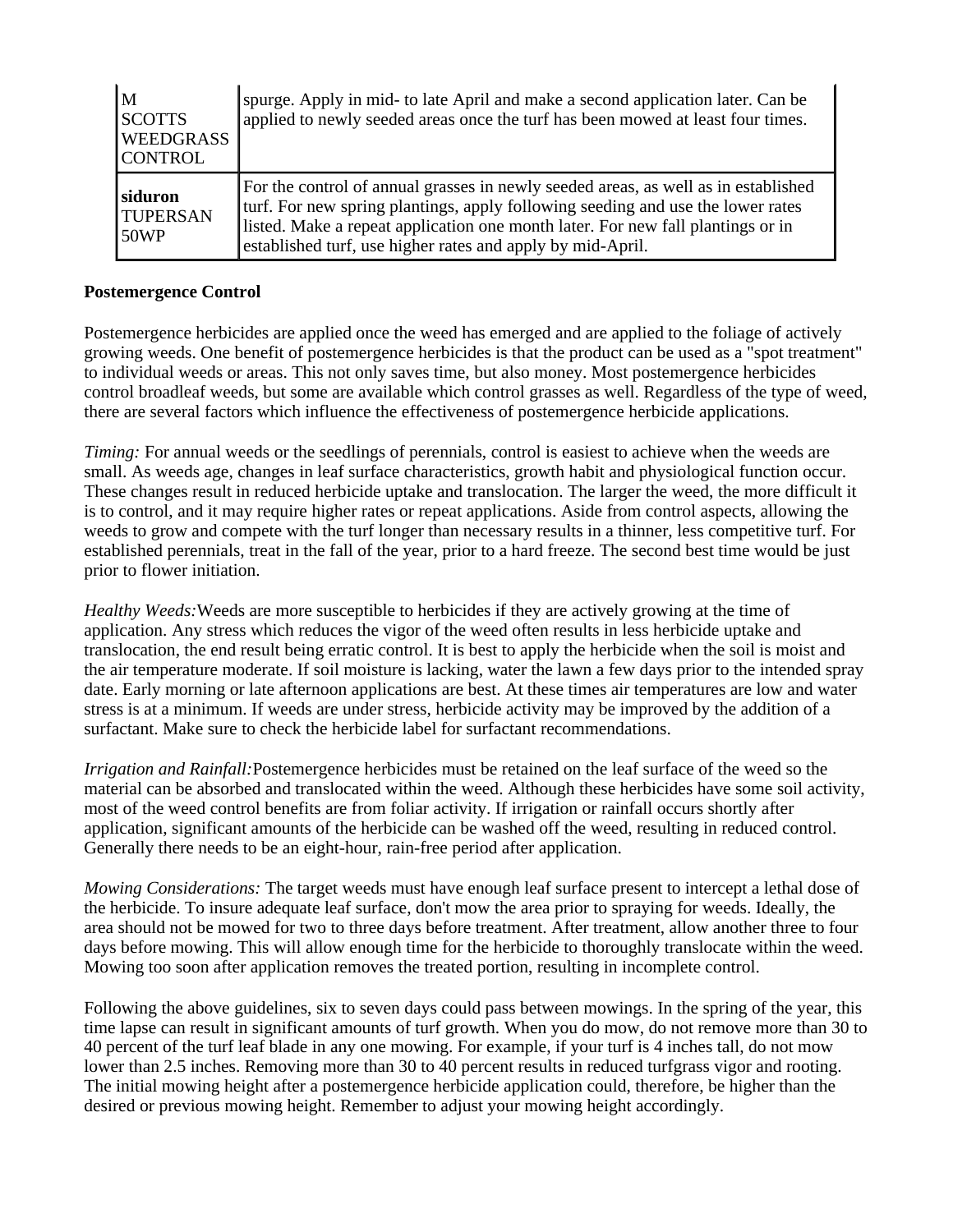One final consideration with respect to herbicides and mowing is the use of clippings. Much of the postemergence herbicide is retained on the leaf blades of the turfgrass, and the residual activity of the herbicides can last three weeks or more. Returning the clippings to the lawn is the best option. Rainfall or irrigation could then wash the residual herbicide from the clippings into the soil, providing additional weed control. If clippings are removed, do not use them for mulch around sensitive plants until the area has been mowed at least four times. These clippings can, however, be used in a compost pile.

#### **Postemergence Grass Control:**

Postemergence control of annual grasses is not as effective as preemergence applications. Organic arsenical herbicides, such as Daconate, Dal-E-Rad (MSMA) and Methar 30 (DSMA), usually require two or three applications per season, spaced one to two weeks apart, starting when crabgrass is young, in the three to five leaf stage. These herbicides may injure turfgrass, especially during hot weather.

A newer herbicide, Acclaim (fenoxaprop), has provided excellent crabgrass control when applied to crabgrass that has not yet developed seedheads. Control is more complete when crabgrass is treated at smaller growth stages and lower rates can be used. Acclaim must be applied by commercial applicators.

Most perennial grasses, including windmill grass, smooth brome, nimblewill, and quackgrass cannot be selectively controlled in turf. In most cases the turf is killed along with the undesirable perennial grass weed and the area must be reseeded. Roundup is the nonselective herbicide most often used in these cases. Allow at least one week after application before reseeding the treated area. Tall fescue can be selectively controlled in turf with Lesco TFC (chlorsulfuron). Lesco TFC must be applied by a commercial applicator.

Yellow nutsedge is a perennial weed with a grass-like appearance. Postemergence herbicide applications offer the control for this troublesome turf weed pest. The most consistent control is obtained with applications of Basagran (bentazon). Because the emergence of yellow nutsedge can occur throughout the season, repeat applications are usually necessary. The other option would be to use repeat applications of organic arsenicals such as MSMA or DSMA.

#### **Postemergence Broadleaf Control:**

There are many products available to control broadleaf weeds in turf. Usually these products are combinations containing two or more herbicides. Those products readily available to the homeowner usually contain two or more of the following: 2,4-D, 2,4-DP, MCPA, MCPP or dicamba (*Table II*). Combination products have the advantage of controlling more weeds than a single herbicide. For example, 2,4-D is effective on dandelions, but weak on clover. By combining MCPP with 2,4-D, both weeds are effectively controlled (*Table IV*).

In many situations, the reason weeds are present is because the turf is thin to begin with. Reseeding these areas will help reduce future weed problems through competition from the turfgrass itself. If you plan to reseed these areas following a herbicide application, follow the reseeding intervals on the product container. With most postemergence broadleaf herbicides, delay seeding treated areas for three to four weeks after applying the herbicide.

Broadleaf herbicides are available in liquid, granular and fertilizer/granular combinations. Complete coverage is critical for optimum weed control. Generally, liquid formulations provide the best coverage. If granular or fertilizer/granular combinations are used, the foliage must be wet when the application is made.

When using postemergence broadleaf herbicides, care must be taken to minimize drift. Drift results from the physical movement of the spray particle or the volatilization of the herbicide from a liquid form to a vapor. In either case, nearby sensitive plants can be damaged.

Use low-volatile herbicides when available. Many postemergence broadleaf herbicides are formulated as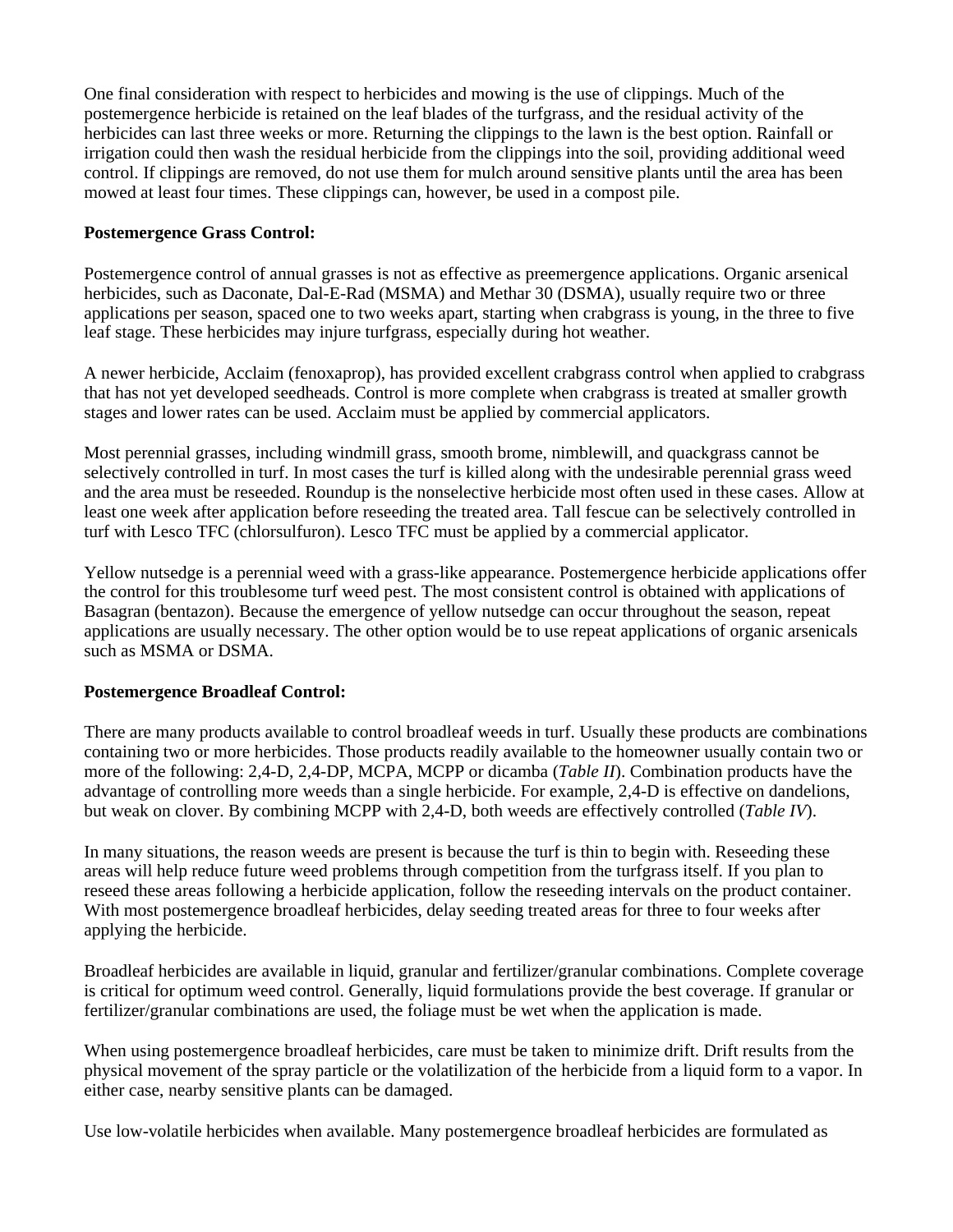amine salts or esters and the container label will indicate the formulation. Amine salts are preferred, as they are less volatile than esters.

Try to make applications when wind speeds are low, preferably below 5 MPH and the air temperature is low (75°F). Volatile herbicides have a greater potential to cause injury as air and soil temperatures increase. Try to apply herbicides early in the morning or early in the evening when winds are calmer and temperatures lower. For more information on minimizing herbicide drift, refer to *NebGuide G90-1001, Spray Drift of Pesticides.*

| Table II. Commonly used postemergence broadleaf herbicides. |                                             |  |  |
|-------------------------------------------------------------|---------------------------------------------|--|--|
| $2,4-D$                                                     | 2,4-dichlorophenoxy acetic acid             |  |  |
| $2,4-DP$                                                    | $2-(2,4-diclorophenoxy)$ propionic acid     |  |  |
| <b>MCPA</b>                                                 | 2-methyl-4-chlorophenoxy acetic acid        |  |  |
| <b>MCPP</b>                                                 | 2-(2-methyl-4-chlorophenoxy) propionic acid |  |  |
| clopyralid                                                  | 3,6-dichloro-2-pyridine carboxylic acid     |  |  |
| dicamba                                                     | 3,6-dichloro-o-anisic acid                  |  |  |
| triclopyr                                                   | 3,5,6-trichloro-2-pyridinyloxy acetic acid  |  |  |

| Table III. Examples of broadleaf herbicides. |                                                                     |  |  |  |  |
|----------------------------------------------|---------------------------------------------------------------------|--|--|--|--|
| $2,4$ -D + dicamba                           | $2,4-D + 2,4-DP$                                                    |  |  |  |  |
| <b>LESCO EIGHT-ONE</b>                       | <b>CHIPCO WEEDONE DCP</b>                                           |  |  |  |  |
| $2,4-D + MCPP$                               | $2,4-D + MCPP + dicamba$                                            |  |  |  |  |
| <b>LESCOPAR</b>                              | <b>TRIMEC CLASSIC</b>                                               |  |  |  |  |
| 2 PLUS 2ORTHO                                | <b>LESCO THREE-WAY</b>                                              |  |  |  |  |
| WEED-B-GON                                   | ORTHO CHICKWEED, SPURGE                                             |  |  |  |  |
| <b>PHENOMEC</b>                              | & OXALIS KILLER                                                     |  |  |  |  |
| $2,4-D + 2,4-DP + dicamba$                   | $MCPA + MCPP + dicamba$                                             |  |  |  |  |
| <b>SUPER TRIMEC</b>                          | <b>TRIMEC ENCORE</b>                                                |  |  |  |  |
| triclopyr<br><b>TURFLON AMINE</b>            | triclopyr $+ 2,4$ -D<br><b>TURFLON D</b><br><b>TURFLON II AMINE</b> |  |  |  |  |
| $triclopyr + clopyralid$<br><b>CONFRONT</b>  |                                                                     |  |  |  |  |

| Table IV. Susceptibility of broadleaf weeds to postemergence herbicides. |               |         |                |         |            |  |
|--------------------------------------------------------------------------|---------------|---------|----------------|---------|------------|--|
| Weed                                                                     | Life<br>Cycle | $2,4-D$ | <b>MCPP</b>    | Dicamba | $*Combos+$ |  |
| <b>Black Medic</b>                                                       |               |         |                |         |            |  |
| Chickweed, Common                                                        | WA            |         | S <sub>1</sub> |         |            |  |
|                                                                          |               |         |                |         |            |  |